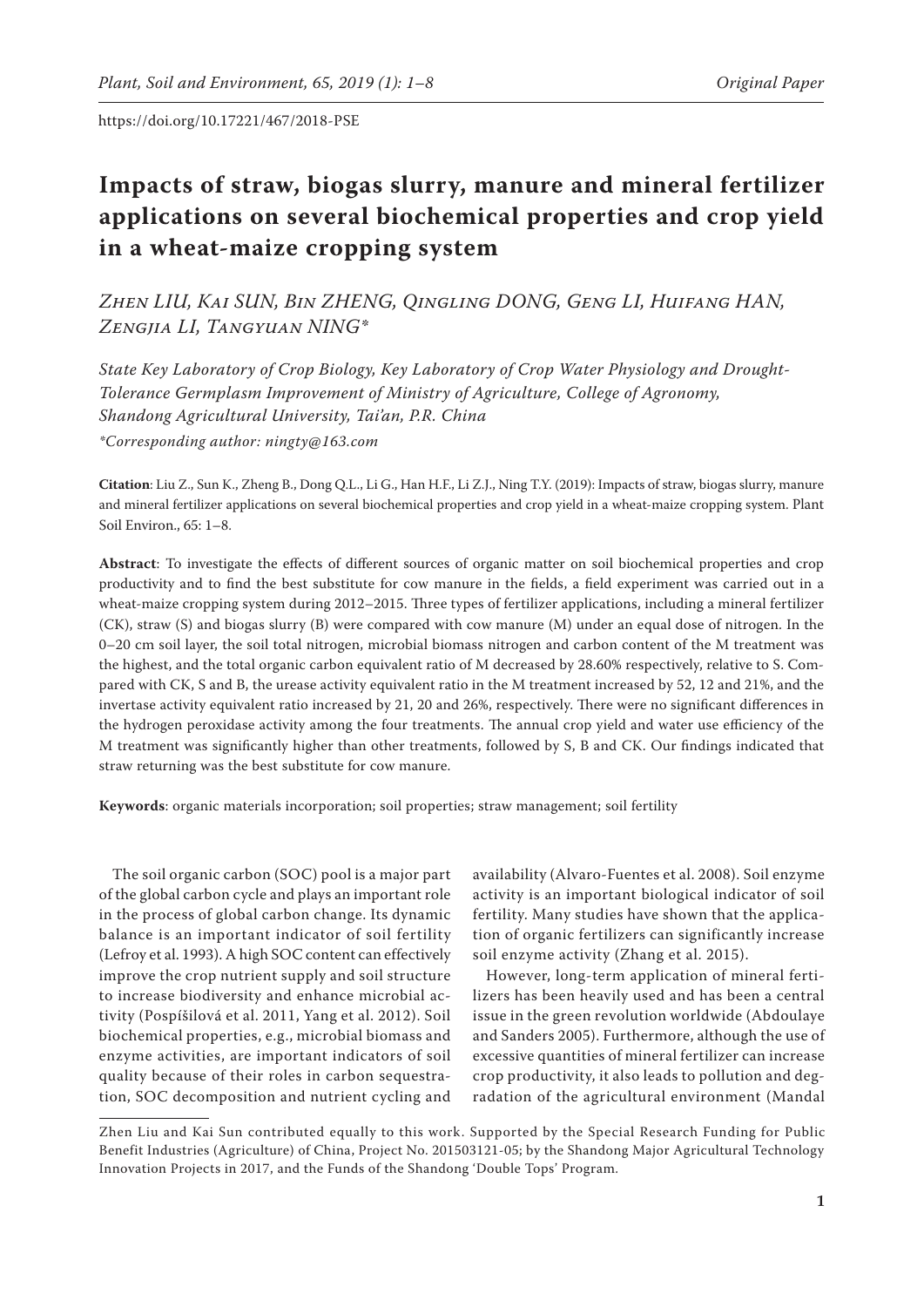et al. 2007). Therefore, it is essential to seek other methods of fertilization. Crop straw can affect the balance of SOC accumulation and decomposition and enhance soil fertility and microbial biomass (Zhao et al. 2015, Torma et al. 2018). There are direct and indirect ways to reuse straw. Several studies investigated the direct return of straw in field, but fewer studies examined indirect ways to reuse straw, e.g., biogas slurry and manure. The use of biogas slurry (digestate) can improve soil N uptake because it has plenty of nitrogen (Sheets et al. 2015, Tan et al. 2016), reduce pests and increase crop yields (Cao et al. 2013, Lošák et al. 2016), and can also enhance soil microbial biomass and diversity (Abubaker et al. 2013). Manure was used as the main amendment to improve soil fertility (Liang et al. 2012). Manna et al. (2007) reported that the combined application of organic and inorganic fertilizers can increase soil invertase activity and available nutrients in the north-western India. Although straw, biogas slurry, manure and other organic amendments are used directly as fertilizers on farmlands, there are few reports regarding the effect of straw recycling on soil quality, crop yield and water use efficiency.

Input of organic matter, e.g., straw, biogas slurry and manure, is a major way to improve soil fertility. However, which of these organic matter inputs is better for soil fertility and crop productivity remains poorly understood. Therefore, this study attempts to analyse soil chemical properties, microbial biomass, enzyme activities, and crop yield under four different fertilizer treatments, including soil amendments with straw, biogas slurry, cow manure and a mineral fertilizer, to explore the most rational straw utilization method.

# **MATERIAL AND METHODS**

**Site description**. This experiment was conducted in the Pingyuan County on the Huang-Huai-Hai Plain of China (116°26'E, 37°09'N) from 2012 to 2015. The local area has a warm temperate continental monsoon climate with about 25 m a.s.l., an annual mean temperature of 14.55°C and an annual rainfall of 516 mm. The experimental soil is a lightly salinized meadow soil containing 7.42 g/kg organic carbon (an Elementar vario, TOC), 1.38 g/kg total N (the semi-micro Kjeldahl method), 26.9 mg/kg available P (sodium bicarbonate-molybdenum antimony anti-reagent colorimetric method), and 145.2 mg/kg available K (NH<sub>4</sub>OAc extraction-flame

photometer method), with a pH (calcium chloride solution extraction-potentiometric method) of 7.7 in the 0–20 cm soil layer. The percentage of clay, silt and sand (laser particle size analysis method) was 7.85, 46.83 and 45.32% in this region, respectively.

**Experimental design**. A typical winter wheat (cv. Jimai 22)-summer maize (cv. Gaoyou 5580) cropping system was used in this study. It was designed as a randomized block with three replicates of four treatments. Each of the 12 plots was  $80 \times 4$  m<sup>2</sup>, and equal quantities of nitrogen were used in each plot. The four different fertilization treatments were set up as follows: (i) mineral fertilization (CK); (ii) after the maize harvest, the straw was returned directly to the field (S); (iii) after the maize harvest, the straw was transported to the biogas pool and fermented and the remaining biogas slurry was used as a fertilizer for the farmland (B); (iv) after the maize harvest, the straw was transported to the dairy farm and processed into silage to feed the dairy cows, and the cow manure was then used as a fertilizer for the farmland (M). The annual application rates of these organic and mineral fertilizers are shown in Table 1.

**Soil sampling and laboratory determinations**. Soil samples were collected at 0–20, 20–40 and 40–60 cm with three repeats per experimental plot during the harvest stage of the summer maize growing season each year. After returning to the laboratory, some soil samples were passed through a 2 mm mesh screen. Some soil samples were stored in a refrigerator at 4°C till the determinations of soil microbial biomass carbon (MBC); microbial biomass nitrogen (MBN) and soil enzyme activities were performed and the remaining samples were air-dried for the analysis of soil chemical properties.

Soil total nitrogen (TN) and total organic carbon (TOC) were determined using the semi-micro Kjeldahl method and an Elementar vario TOC (Elementar Analysensysteme, Hanau, Germany), respectively. Soil MBC and MBN were determined by chloroform fumigation extraction (Joergensen 1996).

Urease (UA), invertase (IA) and hydrogen peroxidase (HA) activities were determined by indophenol blue colorimetry,  $\text{Na}_2\text{S}_2\text{O}_3$  titration and  $\text{KMnO}_4$  titration, respectively (Parthasarathi and Ranganathan 2000).

**Grain yield and water use efficiency**. After the wheat and summer maize was mature,  $1 \text{ m}^2$  wheat grains were collected with three replicates. Six rows of maize were grown in each plot, 5 m double rows maize were harvested from the centre of each plot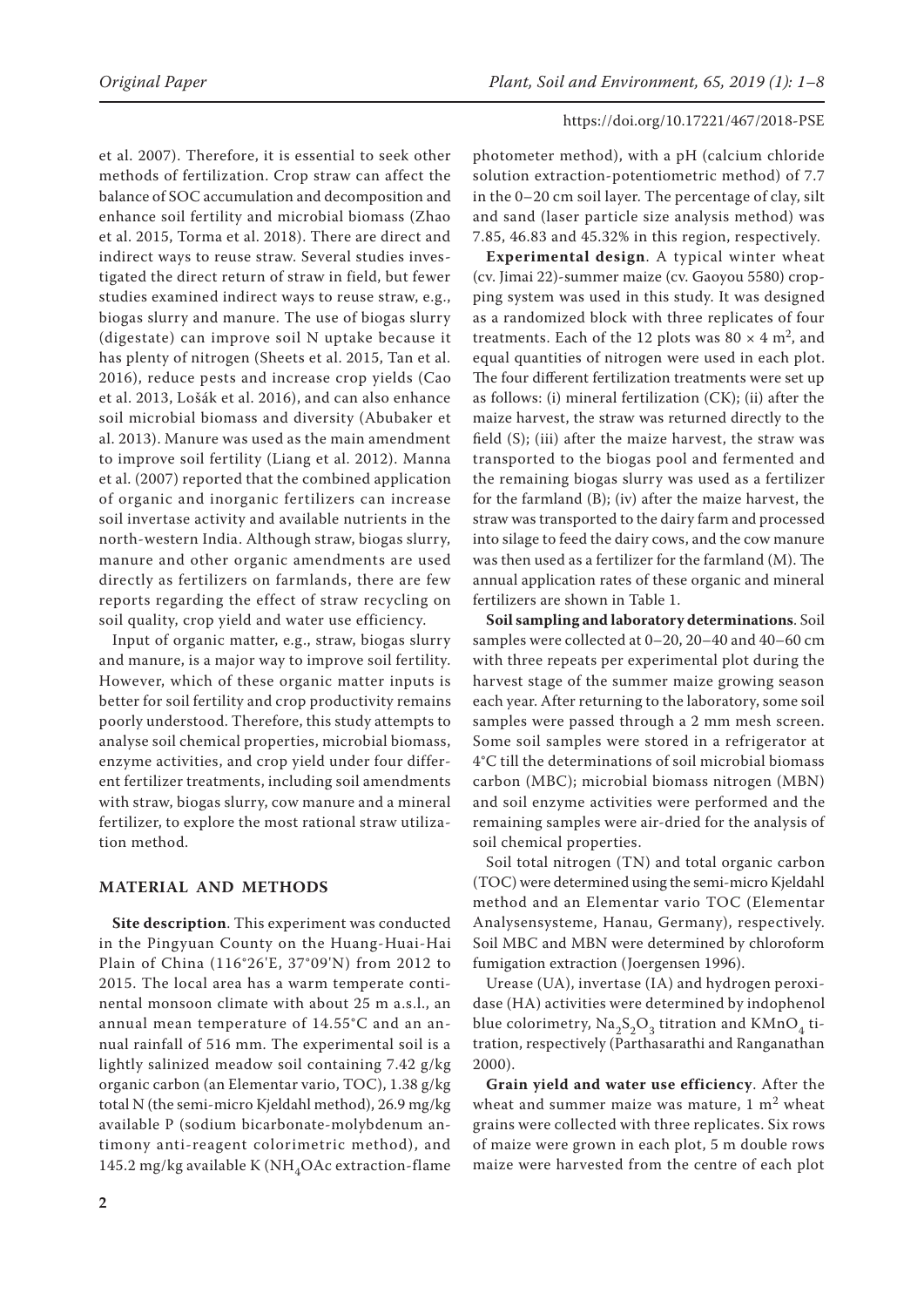|                            | Table 1. Annual application rates of organic and mineral fertilizers for the four fertilization treatments consid- |  |  |  |
|----------------------------|--------------------------------------------------------------------------------------------------------------------|--|--|--|
| ered in this study (kg/ha) |                                                                                                                    |  |  |  |

|           | Fertilizer added to wheat |                  |               |                     |                                                          |       | Fertilizer added to maize |                                                          |    |
|-----------|---------------------------|------------------|---------------|---------------------|----------------------------------------------------------|-------|---------------------------|----------------------------------------------------------|----|
| Treatment | straw                     | biogas<br>slurry | cow<br>manure | urea<br>$({\rm N})$ | single super- potassium<br>phosphate $(P)$ sulfate $(K)$ |       | urea<br>(N)               | calcium super-potassium<br>phosphate $(P)$ sulfate $(K)$ |    |
| <b>CK</b> | $\mathbf{0}$              | $\Omega$         | $\mathbf{0}$  | 120                 | 60                                                       | 75    | 120                       | 60                                                       | 75 |
| S         | 21 050                    | $\Omega$         | $\Omega$      | $\Omega$            | 46.20                                                    | 17.87 | 120                       | 60                                                       | 75 |
| B         | $\Omega$                  | 38 340           | $\Omega$      | $\Omega$            | 17.99                                                    | 12.60 | 120                       | 60                                                       | 75 |
| M         | $\Omega$                  | $\Omega$         | 20 730        | $\Omega$            | 33.34                                                    | 11.67 | 120                       | 60                                                       | 75 |

Maize straw: the content of nitrogen (N), phosphorus (P), potassium (K), organic matter (OM), crude fiber, crude fat and calcium (Ca) is 0.57, 0.20, 0.73, 72.48, 30.65, 3.76 and 2.98%, respectively, and the rate of fresh weight is 65.01%. Biogas slurry: the content of N, P, K and OM is 0.3, 0.03, 0.15 and 41.86%, respectively, and the rate of fresh weight is 88.27%. Cow manure: the content of N, P, K, OM, crude fiber, crude fat and Ca content is 0.58, 0.2, 0.31, 32.77, 43.6, 1.65 and 0.32%, respectively, and the rate of fresh weight is 88.27%. CK – conventional fertilization; S – straw, B – biogas slurry, M – manure incorporation

in triplicate; the samples were air dried and threshed and then weighed to calculate the yield.

According to the definition of Jones (2004), water use efficiency (WUE) of crops has been defined as the ratio of harvested yield or aboveground biomass or total biomass to plant transpiration or evapotranspiration or total available water. WUE was calculated as the percent of grain yield divided by the quantity of evapotranspiration (ET) during the growing season (Hussain and Al-Jaloud 1995) using the following equation (Huang et al. 2005):

$$
ET = P + C + (SW_1 - SW_2) - D - R \tag{1}
$$

$$
WUE = yield/ET
$$
 (2)

Where:  $ET$  – evapotranspiration (mm);  $P$  – effective precipitation during the growing season (mm);  $C -$  upward flow into the root zone; SW1 – soil water content at the time the crop was sown (mm); SW2 – soil water content at the time the crop was harvested (mm);  $D -$  downward drainage from the root zone, and  $R$  – surface runoff. In this study area, the ground was flat and the visual surface runoff can be regarded as zero. The groundwater depth was below 4 m; the quantity of groundwater recharge can therefore be regarded as negligible. The depth of infiltration was not greater than 2 m; thus, the depth of the leakage can be regarded as zero. Therefore, the terms C, D and R can be ignored.

**Statistical analysis**. Statistical analyses were conducted using SPSS 18 (Chicago, USA) and Sigmaplot 10.0 (Chicago, USA). Significant differences between treatments were assessed using the Duncan's test at *P* < 0.05*.* Principal component analysis (PCA) was carried out using Canoco 4.5 (Ithaca, USA) to determine the relations between TN, TOC, MBN, MBC and enzyme activities. The equivalent ratio values of nine indicators are standardized. The values of CK treatment are considered as 1. A spider plot was created in the Microsoft Office Excel (Redmond, USA).

## **RESULTS AND DISCUSSION**

**Soil TN, TOC, MBN and MBC**. M treatment was taken as the standard value of 1, and each index was analysed (Table 2). In the 0–20 cm soil layer, compared with CK, S and B, the TN equivalent ratio in the M treatment increased by 25, 23 and 20%, the MBN increased by 32, 22 and 14%, and the MBC increased by 57, 14 and 5%, respectively. Yet, the TOC of the S treatment was the highest. This indicates straw mulch is an effective way for straw disposal that can provide more SOC (Soon and Lupwayi 2012). Compared with the 0–20 cm layer, organic matter application had little effect on the soil TN, TOC, MBN and MBC contents in the 20–40 cm and 40–60 cm soil layers.

Biogas slurry is a water-soluble, quick-acting fertilizer, and fertilizer efficiency results in the rapid release of carbon. Weiland (2000) suggested that the product of biogas fermentation is a valuable resource for plant nutrients and can be recycled as a fertilizer. However, the results of this experiment showed that biogas slurry recycling did not show a significant effect on soil fertility, relative to the S and M treatments. A portion of the carbon and nitrogen contained in manure can be released gradually during the crop growth stage for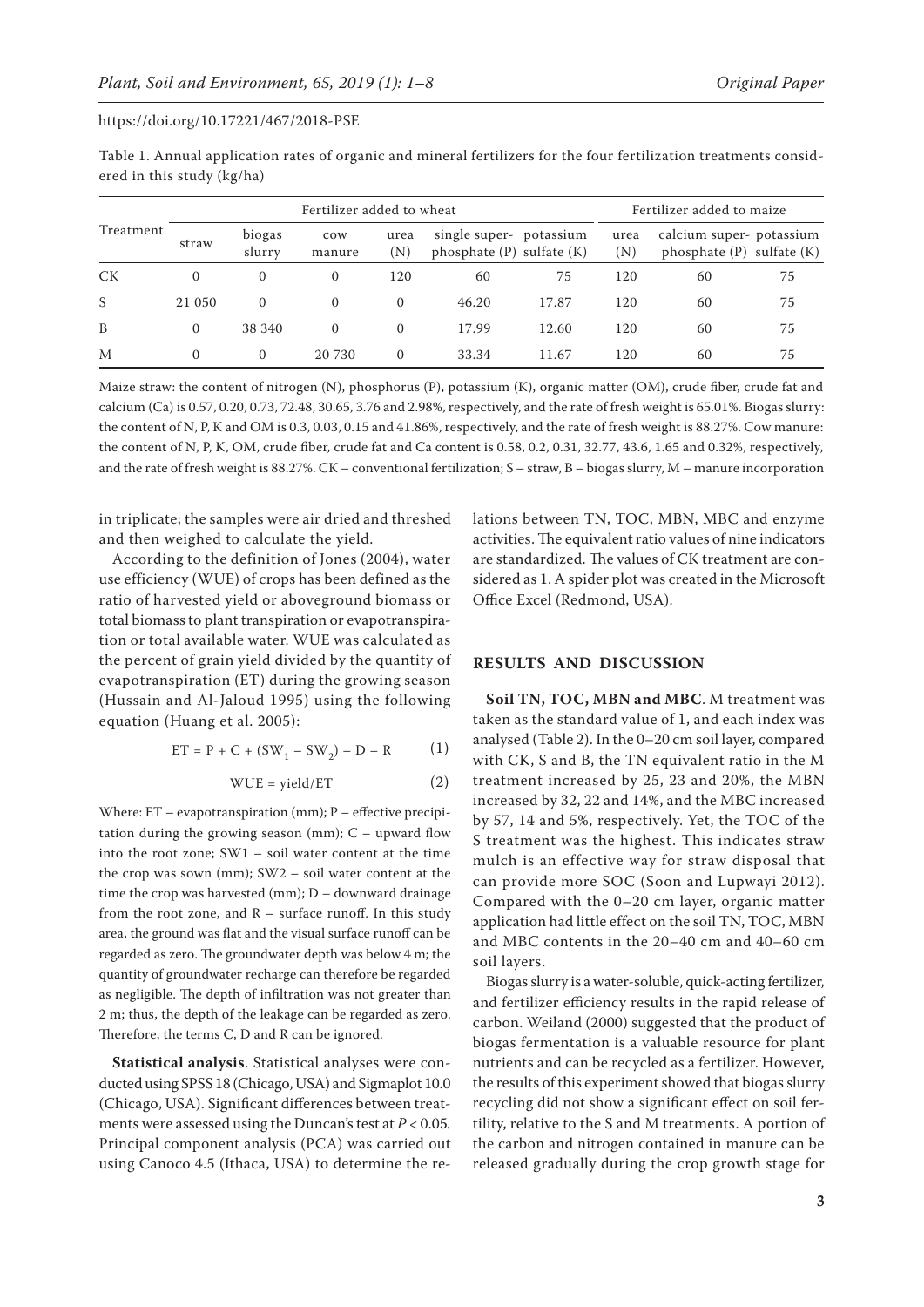| Soil layer<br>(cm) | Treatment   | Index              |                    |                   |                   |                      |                   |                   |  |
|--------------------|-------------|--------------------|--------------------|-------------------|-------------------|----------------------|-------------------|-------------------|--|
|                    |             | TN                 | <b>TOC</b>         | <b>MBN</b>        | <b>MBC</b>        | UA                   | IA                | HA                |  |
| $0 - 20$           | <b>CK</b>   | 0.75 <sup>c</sup>  | $0.95^{b}$         | 0.68 <sup>d</sup> | 0.43 <sup>d</sup> | 0.48 <sup>c</sup>    | 0.79 <sup>b</sup> | 1.00 <sup>a</sup> |  |
|                    | S           | $0.77$ bc          | 1.40 <sup>a</sup>  | 0.78 <sup>c</sup> | 0.86 <sup>c</sup> | $0.88$ <sup>ab</sup> | 0.80 <sup>b</sup> | 1.26 <sup>a</sup> |  |
|                    | B           | 0.80 <sup>b</sup>  | 0.98 <sup>b</sup>  | 0.86 <sup>b</sup> | 0.95 <sup>b</sup> | 0.79 <sup>b</sup>    | $0.74^{b}$        | 1.01 <sup>a</sup> |  |
|                    | M           | 1.00 <sup>a</sup>  | 1.00 <sup>b</sup>  | 1.00 <sup>a</sup> | 1.00 <sup>a</sup> | 1.00 <sup>a</sup>    | 1.00 <sup>a</sup> | 1.00 <sup>a</sup> |  |
| $20 - 40$          | <b>CK</b>   | 1.22 <sup>ab</sup> | 0.98 <sup>b</sup>  | $0.95^{b}$        | 0.32 <sup>d</sup> | 1.17 <sup>a</sup>    | 0.96 <sup>a</sup> | 0.42 <sup>c</sup> |  |
|                    | $\mathbf S$ | 1.36 <sup>a</sup>  | 1.13 <sup>a</sup>  | 1.31 <sup>a</sup> | 0.54 <sup>c</sup> | $0.43^{b}$           | 0.76 <sup>a</sup> | 0.73 <sup>b</sup> |  |
|                    | B           | 1.31 <sup>a</sup>  | 0.63 <sup>c</sup>  | 0.80 <sup>c</sup> | 0.76 <sup>b</sup> | 1.06 <sup>a</sup>    | 0.61 <sup>b</sup> | 0.52 <sup>c</sup> |  |
|                    | M           | 1.00 <sup>b</sup>  | 1.00 <sup>b</sup>  | 1.00 <sup>b</sup> | 1.00 <sup>a</sup> | 1.00 <sup>a</sup>    | 1.00 <sup>a</sup> | 1.00 <sup>a</sup> |  |
| $40 - 60$          | CK          | 0.85 <sup>c</sup>  | 1.13 <sup>b</sup>  | 0.24 <sup>c</sup> | 0.38 <sup>c</sup> | 0.26 <sup>c</sup>    | 0.44 <sup>c</sup> | 1.42 <sup>a</sup> |  |
|                    | S           | 1.08 <sup>a</sup>  | 0.93 <sup>c</sup>  | 3.06 <sup>a</sup> | 0.59 <sup>b</sup> | 0.07 <sup>d</sup>    | 0.49 <sup>c</sup> | 1.53 <sup>a</sup> |  |
|                    | B           | $0.96^{bc}$        | 1.58 <sup>a</sup>  | 1.05 <sup>b</sup> | 0.59 <sup>b</sup> | 0.59 <sup>b</sup>    | $0.85^{b}$        | 1.41 <sup>a</sup> |  |
|                    | M           | 1.00 <sup>ab</sup> | 1.00 <sup>bc</sup> | 1.00 <sup>b</sup> | 1.00 <sup>a</sup> | 1.00 <sup>a</sup>    | 1.00 <sup>a</sup> | 1.00 <sup>b</sup> |  |

Different letters in each column indicate significant differences between different fertilizer applications (*P* < 0.05; Duncan's test). M treatment was expressed as 1 and CK, S, B as a percentage of the M treatment. CK – conventional fertilization; S – straw, B – biogas slurry, M – manure incorporation; TN – total nitrogen; TOC – total organic carbon; MBN – microbial biomass nitrogen; MBC – microbial biomass carbon; UA – urease activity; IA – invertase activity; HA – hydrogen peroxidase activity

crop absorption, while the remainder is transformed into stable carbon and nitrogen, which promotes the formation of soil organic-inorganic complexes and micro-aggregates and thus increases the soil nitrogen content (Jannoura et al. 2014). In this experiment, the sources of soil carbon and nitrogen were broadened, and the loss of carbon and nitrogen was avoided. Although the overall effect of M treatment was the best, some indicators such as TN, TOC and MBN show that the overall effect of S treatment was higher. The assimilation of carbon and nitrogen in the straw and the improvement of the straw returning amount were conducive to an increase in MBN and MBC.

**Soil enzyme activities**. Urease activity decreased with increasing soil depth and the invertase activity first decreased and then increased (Table 2). In the 0–20 cm soil layer, the M treatment showed the greatest urease and invertase activities, compared with CK, S and B; the UA equivalent ratio in the M treatment increased by 52, 12 and 21%, and the IA equivalent ratio increased by 21, 20 and 26%, respectively, while the IA equivalent ratio in the B treatment was decreased by 5% compared with that in the CK treatment. In the 20–40 cm soil layer, the urease activity in the S treatment was significantly lower than in the other treatments  $(P < 0.05)$ . In the 20-40 cm soil layer, the B treatment had the lowest IA, the HA equivalent ratio was

significantly higher in the M treatment than that in the other treatments  $(P < 0.05)$ . In the 40–60 cm soil layer, however, the M treatment showed the lowest levels of HA.

Straw, biogas slurry and cow manure themselves contain a certain quantity of enzymes, which enhance soil enzyme activity. The input of organic materials increases the level of soil organic matter, thereby increasing the protective environment for soil enzymes (Martens et al. 1992), while simultaneously increasing the carbon source for soil microbes, promoting microbial reproduction, and stimulating enzyme activity (Gianfreda and Ruggiero 2006). This process indicates that there is an important link between soil nutrient, microbial biomass and enzyme activity.

**Crop grain yield and WUE**. In order to reduce the environmental pressure and the amount of fertilizer and improve agricultural sustainability, cow manure and biogas slurry can be recycled in farmland (Liu et al. 2017). Other studies have shown that animal manure can be used as fertilizer to reduce environmental problems and improve crop yield (Cerutti et al. 2011). From 2012–2015, the average wheat grain yield of the CK, S and B treatments was significantly  $(P < 0.05)$  lower than that in the M treatment, i.e., by 13.22, 5.46 and 7.13%, respectively (Figure 1). The average maize grain yield of the CK, S and B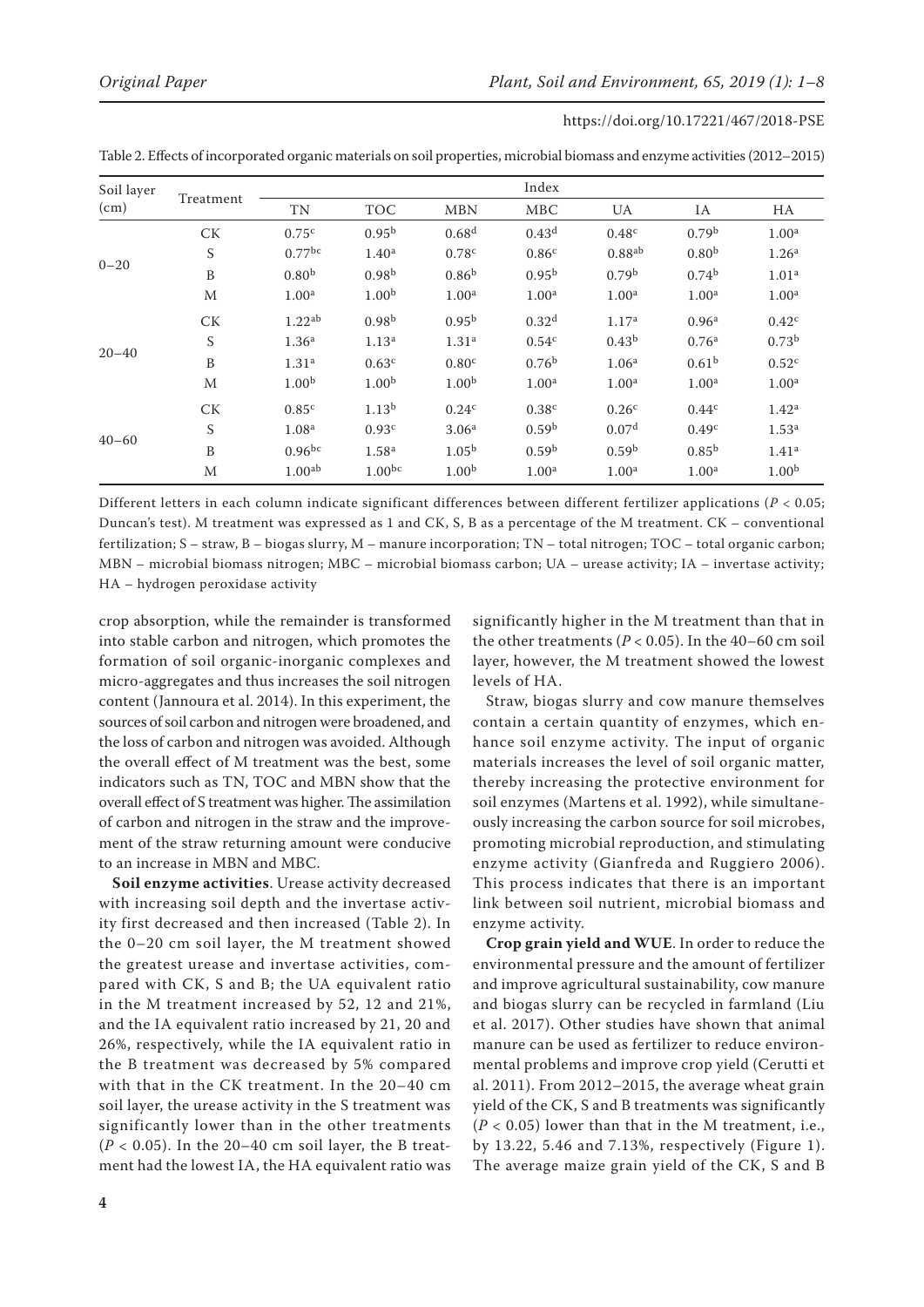treatments was also significantly  $(P < 0.05)$  lower than that in the M treatment by 7.64, 3.43 and 5.41%, respectively. Compared with the M treatment, the average annual crop yields of the CK, S and B treatments were significantly  $(P < 0.05)$  decreased by 10.04, 4.31 and 6.15%, respectively.

The average WUE of the CK, S and B treatments was significantly ( $P < 0.05$ ) lower than that in the M treatment by 10.04, 4.31 and 6.15%, respectively, during the wheat season and by 24.68, 2.80 and 12.57%, respectively, during the maize season (Figure 1). The study has also shown that the use of animal manure

can improve crop yields and WUE (Wang et al. 2017). Overall, the average annual WUE of the CK, S and B treatments was significantly  $(P < 0.05)$  lower than that in the M treatment, i.e., by 19.83, 3.30 and 10.44%, respectively. The results of the present study also showed that regardless of the yield and WUE of a single crop or the annual yield and WUE, the overall sequence of the treatments was  $M > S > B > CK$ ; the M treatment had the highest yield and WUE.

Zhang et al. (2015) reported positive effects of straw incorporation on crop yields and soil nutrients. Straw incorporation can significantly improve crop yield



Figure 1. Crop grain yields (left) and water use efficiency (WUE) (right) of wheat and maize with different straw incorporation treatments during the period 2012–2015. Different letters in the same year indicate significant differences between different fertilizer applications (*P* < 0.05; Duncan's test). CK – conventional fertilization; S – straw, B – biogas slurry, M – manure incorporation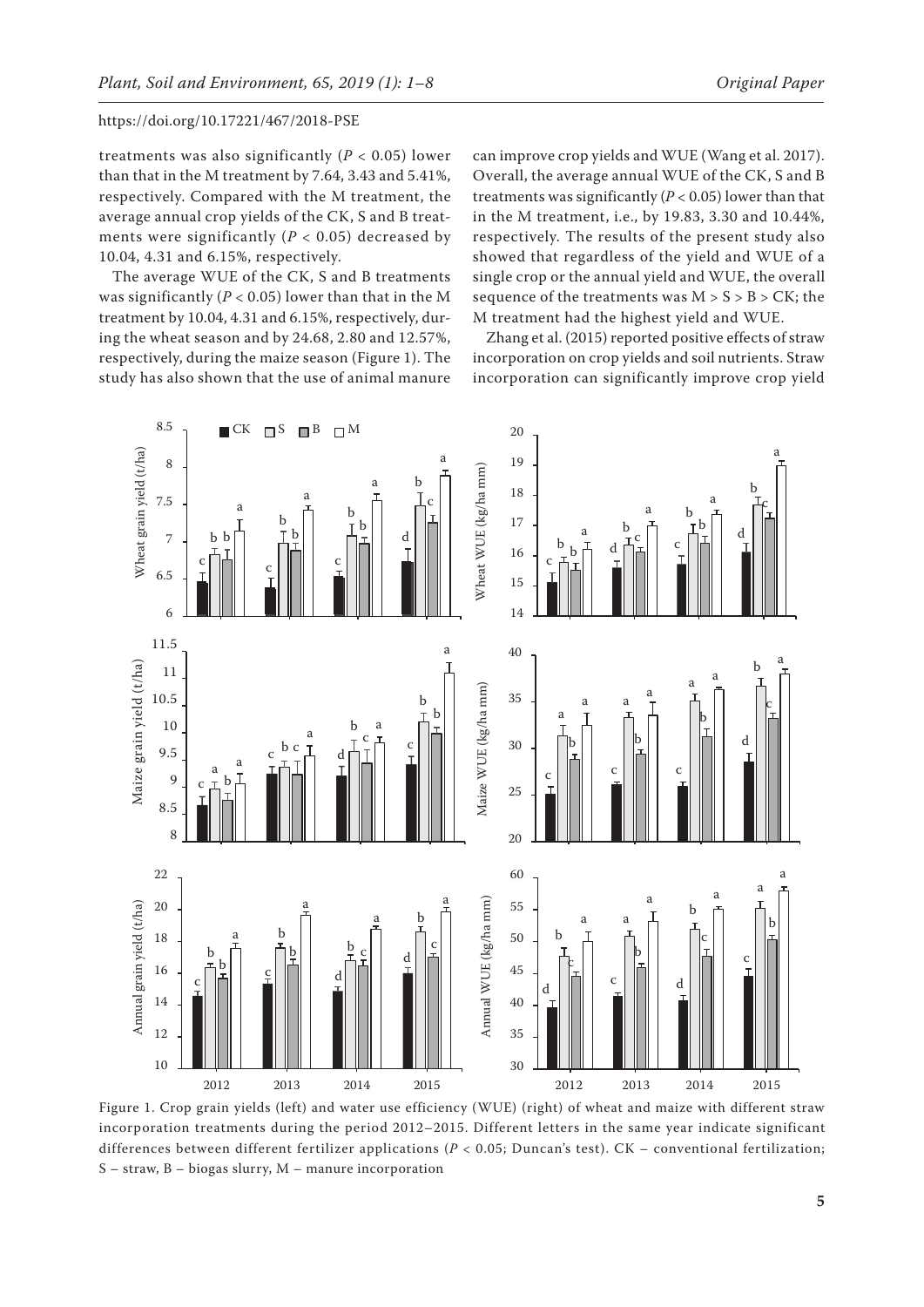and WUE. Therefore, in most cases, straw returning was the best alternative to cow manure.

**Principal component analysis**. In the three soil layers, there was a clear separation among CK, S, B and M treatments by PC1 and PC2 (Figure 2). In the 0–20 cm soil layer, PC1 and PC2 explained

60.48% and 27.24% of the total variation, respectively. Four treatments were dispersed in the principal component diagram and the cow manure treatment handled the maximum projection on the positive direction of the x axis. IA, HA, TN, MBC and MBN had a positive effect on cow ma-



Figure 2. Principal component analysis (PCA) of the fertilization methods (left) and the loading values (right) of soil total nitrogen (TN), total organic carbon (TOC), microbial biomass and enzyme activities for different incorporation treatments and three soil layers. The horizontal and vertical bars were standard deviation of each treatment of the PC1 and PC2, respectively. CK – conventional fertilization; S – straw, B – biogas slurry, M – manure incorporation; MBN – microbial biomass nitrogen; MBC – microbial biomass carbon; UA – urease activity;  $IA$  – invertase activity;  $HA$  – hydrogen peroxidase activity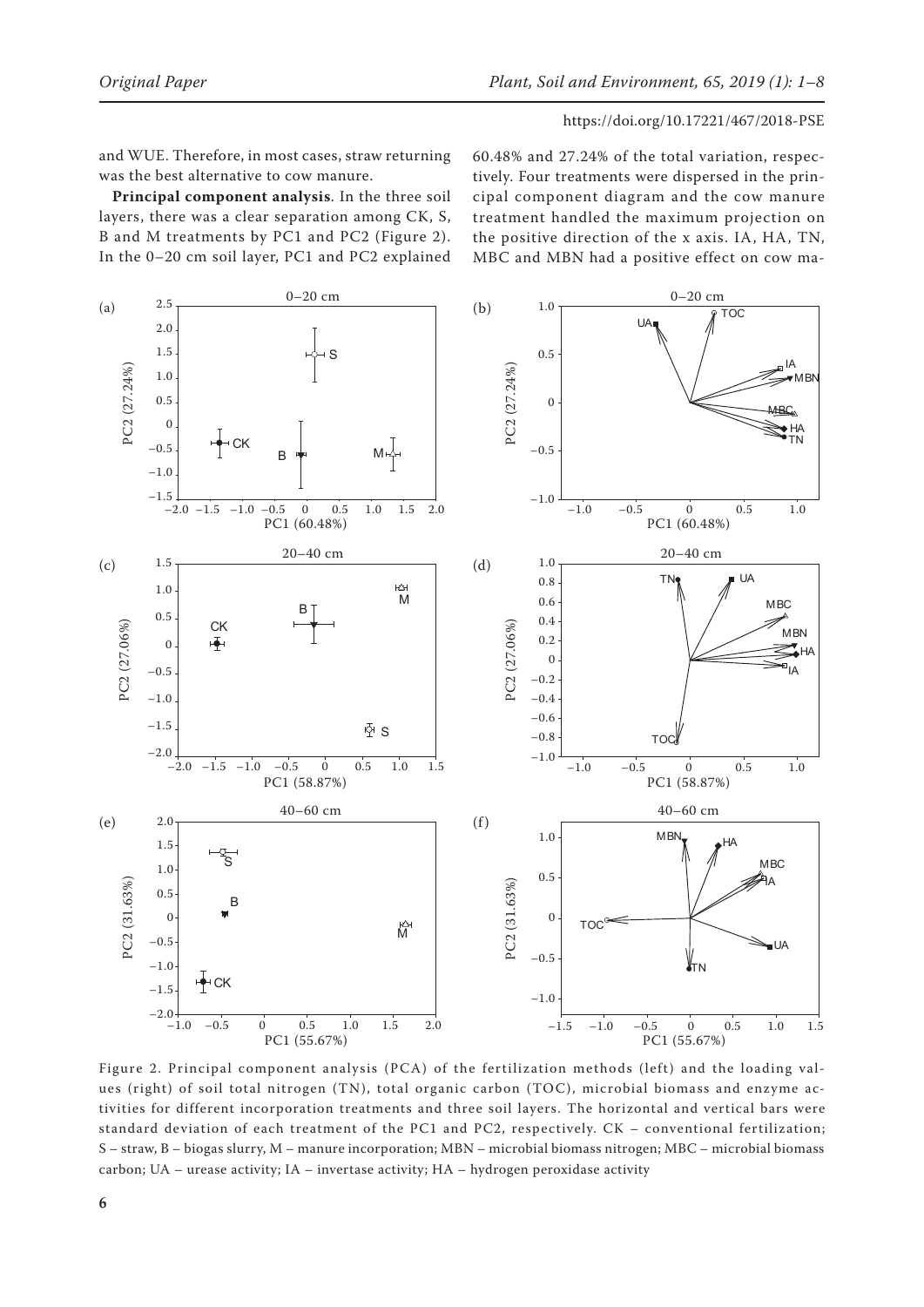nure treatment, and made them differentiate from other treatments. The loading values of the soil properties and enzyme activities showed that PC1 was closely related to MBC, MBN, TN, hydrogen peroxidase and invertase and that PC2 was closely related to TOC and urease activity (Figure 2a,b). In the 20–40 cm soil layer, PC1 and PC2 explained 58.87% and 27.06% of the total variation, respectively. The cow manure treatment was distributed in the first quadrant. Compared with other treatments, the projection in the connecting line between the environmental factors (MBC, MBN, IA, HA and UA) and the origin was closest to the arrow, so MBC, MBN, IA, HA and UA had a positive effect on cow manure treatment, while S treatment was the most affected by TOC. The loading values of the soil properties and enzyme activities showed that PC1 was closely related to hydrogen peroxidase, MBN, MBC and invertase and that PC2 was closely related to TOC, urease and TN (Figure 2c,d). In the 40–60 cm soil layer, PC1 and PC2 explained 55.67% and 31.63% of the total variation, respectively. The difference between the cow manure treatment and the other three treatments was obvious. Compared with other treatments, the projection in the connecting line between the environmental factors (MBC, IA, HA, UA) and the origin was closest to the arrow; MBC, IA, HA and UA had thus a positive effect on cow



Figure 3. Spider plot of equivalent ratios for soil total nitrogen (TN), total organic carbon (TOC), microbial biomass carbon (MBC) and nitrogen, enzyme activities and maize grain yield (GY). All values are the average of the data during 2012–2015. CK – conventional fertilization; S – straw, B – biogas slurry, M – manure incorporation; MBN – microbial biomass nitrogen; UA – urease activity; IA – invertase activity; HA – hydrogen peroxidase activity; WUE – water use efficiency

manure treatment. Similarly, TOC and TN had a greater impact on CK. MBN had the greatest impact on S treatment. It eventually led to differences between the treatments. At this depth, PC1 was closely related to TOC, urease, invertase and MBC and PC2 was closely related to MBN, hydrogen peroxidase and TN (Figure 2e,f).

**Spider plot of equivalent ratios**. In general, the equivalent ratio values for the M treatment were higher than for other treatments (Figure 3). However, the equivalent ratio for TOC in the S treatment was higher than in the other treatments. The average equivalent ratio values of the M treatment were 1.07-, 1.15- and 1.32-fold higher than those of the S, B and CK treatments during 2012–2015, respectively.

In conclusion, taken together, compared with the other treatments, the manure incorporation treatment was the most effective in improving the soil fertility, microbial biomass, enzyme activities and crop grain yield, with the exception of the organic carbon content; it was followed by straw, biogas slurry and mineral fertilizer. Straw returning was the best substitute for cow manure. The three types of organic material represented different ways to reuse straw waste. Their reuse can prevent a considerable waste of resources, reduce environmental pressure, and provide great ecological benefits; therefore, the use of such cycles in agriculture should be vigorously developed to contribute to agricultural sustainable development.

# **REFERENCES**

- Abdoulaye T., Sanders J.H. (2005): Stages and determinants of fertilizer use in semiarid African agriculture: The Niger experience. Agricultural Economics, 32: 167–179.
- Abubaker J., Cederlund H., Arthurson V., Pell M. (2013): Bacterial community structure and microbial activity in different soils amended with biogas residues and cattle slurry. Applied Soil Ecology, 72: 171–180.
- Alvaro-Fuentes J., Arrúe J.L., Gracia R., López M.V. (2008): Tillage and cropping intensification effects on soil aggregation: Temporal dynamics and controlling factors under semiarid conditions. Geoderma, 145: 390–396.
- Cao Y., Chang Z., Wang J., Ma Y., Fu G. (2013): The fate of antagonistic microorganisms and antimicrobial substances during anaerobic digestion of pig and dairy manure. Bioresource Technology, 136: 664–671.
- Cerutti A.K., Bagliani M., Beccaro G.L., Gioelli F., Balsari P., Bounous G. (2011): Evaluation of the sustainability of swine manure